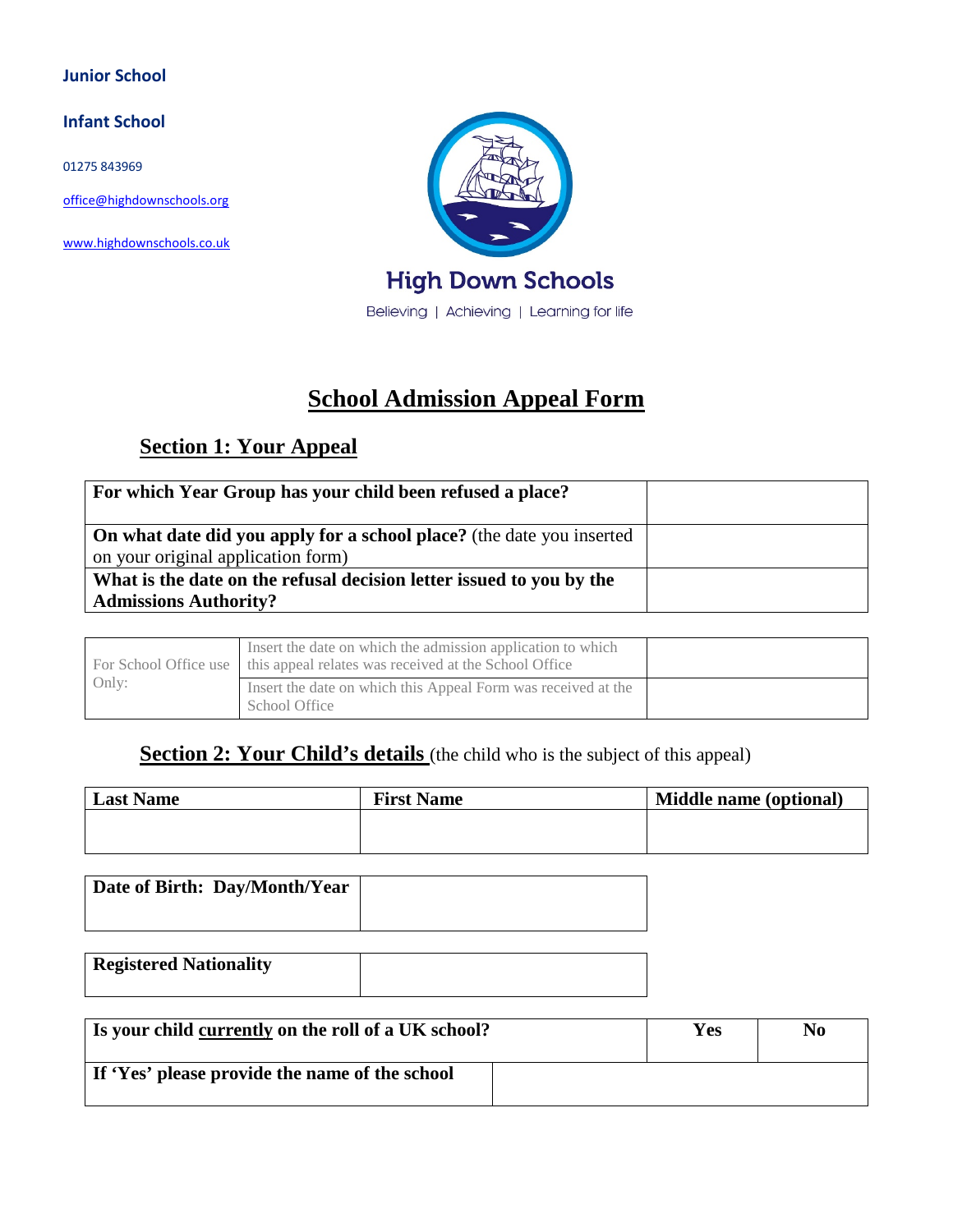| When did he/she last attend school? | <b>Month/Year:</b> |  |
|-------------------------------------|--------------------|--|
|                                     |                    |  |

| Is your child currently A 'Looked After Child'. A child in the care | Y es | No |
|---------------------------------------------------------------------|------|----|
| of a Local Authority?                                               |      |    |

**Does your child have an Education Health and Care Plan issued by a Local Authority? Yes** | **No** 

| Does your child have a sibling currently attending this school?                                               | Yes | No |
|---------------------------------------------------------------------------------------------------------------|-----|----|
| A sibling definition applies which is set out in the published Admission                                      |     |    |
| Arrangements                                                                                                  |     |    |
| If $V_{\alpha\alpha}$ van may choose to evolain the sibling connection as next of your statement in Section 4 |     |    |

**If 'Yes' you may choose to explain the sibling connection as part of your statement in Section 4**

# **Please enter the address at which your child lives for the majority of his/her time**

| How long has he/she lived at this address? | Years: | <b>Months:</b> | Weeks: |
|--------------------------------------------|--------|----------------|--------|
|                                            |        |                |        |

| Are there currently any shared residency arrangements? | Y es | No |
|--------------------------------------------------------|------|----|
|                                                        |      |    |

### **Section 3: Your details** (the person submitting this appeal)

| Last Name | <b>First name</b> | <b>Title</b> |
|-----------|-------------------|--------------|
|           |                   |              |
|           |                   |              |

| Your relationship to this child | Parent | <b>Carer</b> | )ther |
|---------------------------------|--------|--------------|-------|
|                                 |        |              |       |

| Do you live at the same address as the child you are appealing on<br>behalf of? | <b>Yes</b> | N <sub>0</sub> |  |
|---------------------------------------------------------------------------------|------------|----------------|--|
| If 'No' then please provide your full address for communication purposes        |            |                |  |
|                                                                                 |            |                |  |
|                                                                                 |            |                |  |
|                                                                                 |            |                |  |
|                                                                                 |            |                |  |
|                                                                                 |            |                |  |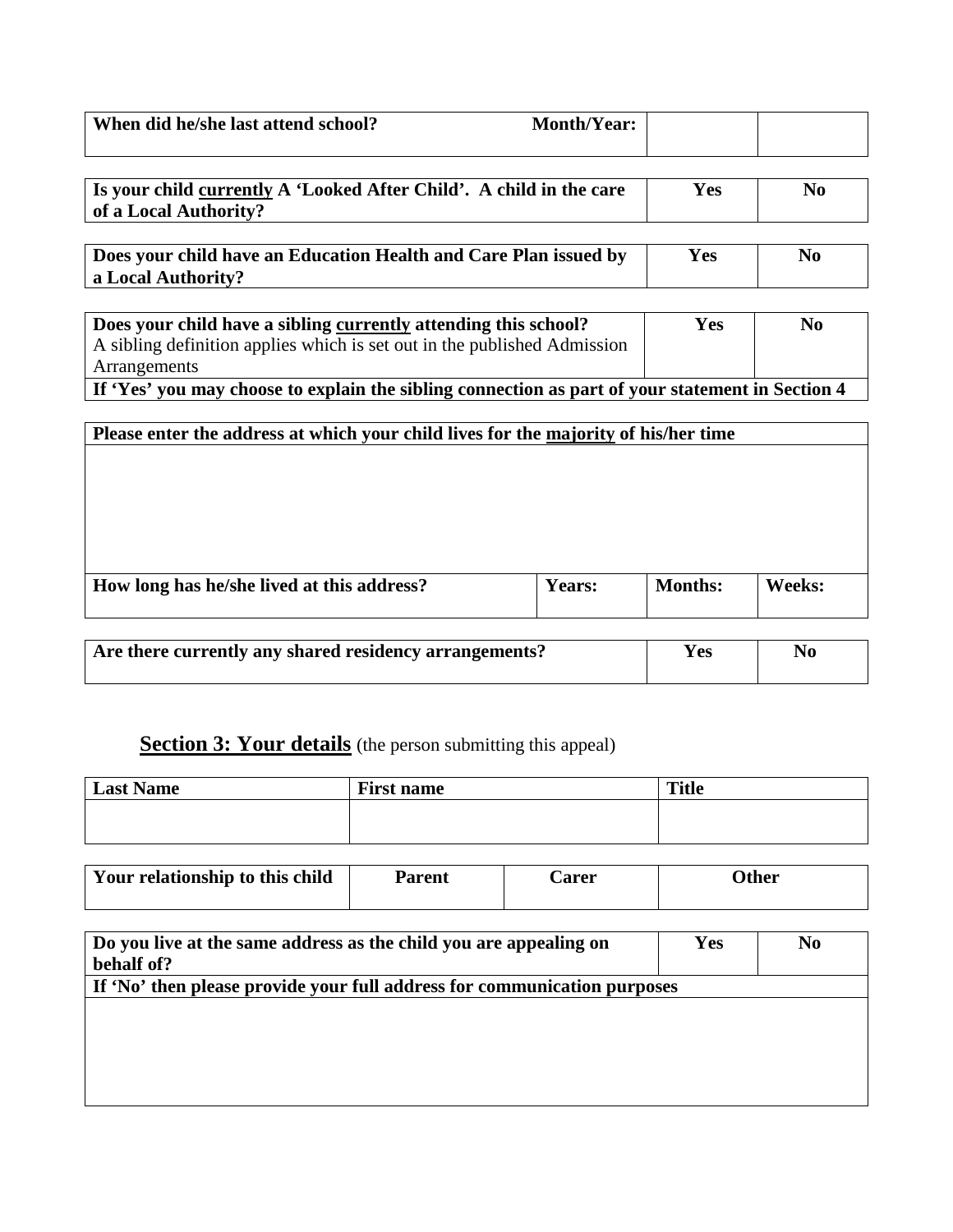| Land line telephone number | Mobile | <b>Email address</b> |
|----------------------------|--------|----------------------|
|                            |        |                      |
|                            |        |                      |

# **Section 4: Your appeal against the decision to refuse admission**

| Is your intention to be present in person at your appeal hearing?<br>A hearing will be scheduled to take place within 30 school days of receipt of<br>this appeal form. |               | Yes | N <sub>0</sub> |  |
|-------------------------------------------------------------------------------------------------------------------------------------------------------------------------|---------------|-----|----------------|--|
| If you intend that another person represents you or accompanies you to the hearing, please<br>provide their name(s) and status                                          |               |     |                |  |
| <b>Name</b>                                                                                                                                                             | <b>Status</b> |     |                |  |
|                                                                                                                                                                         |               |     |                |  |
|                                                                                                                                                                         |               |     |                |  |
|                                                                                                                                                                         |               |     |                |  |

**Please explain why you are appealing against the decision to refuse your child a place at the school.** You, or your representative(s) will have the opportunity to present your case at the appeal hearing and to expand on the information you set out below. Please note: If your child has been refused admission because the statutory Infant Class Size limit would be unlawfully breached, the grounds on which an appeal panel may uphold an appeal are limited. You are advised to research section 4 of the 2012 School Admission Appeals Code when preparing your case for appeal.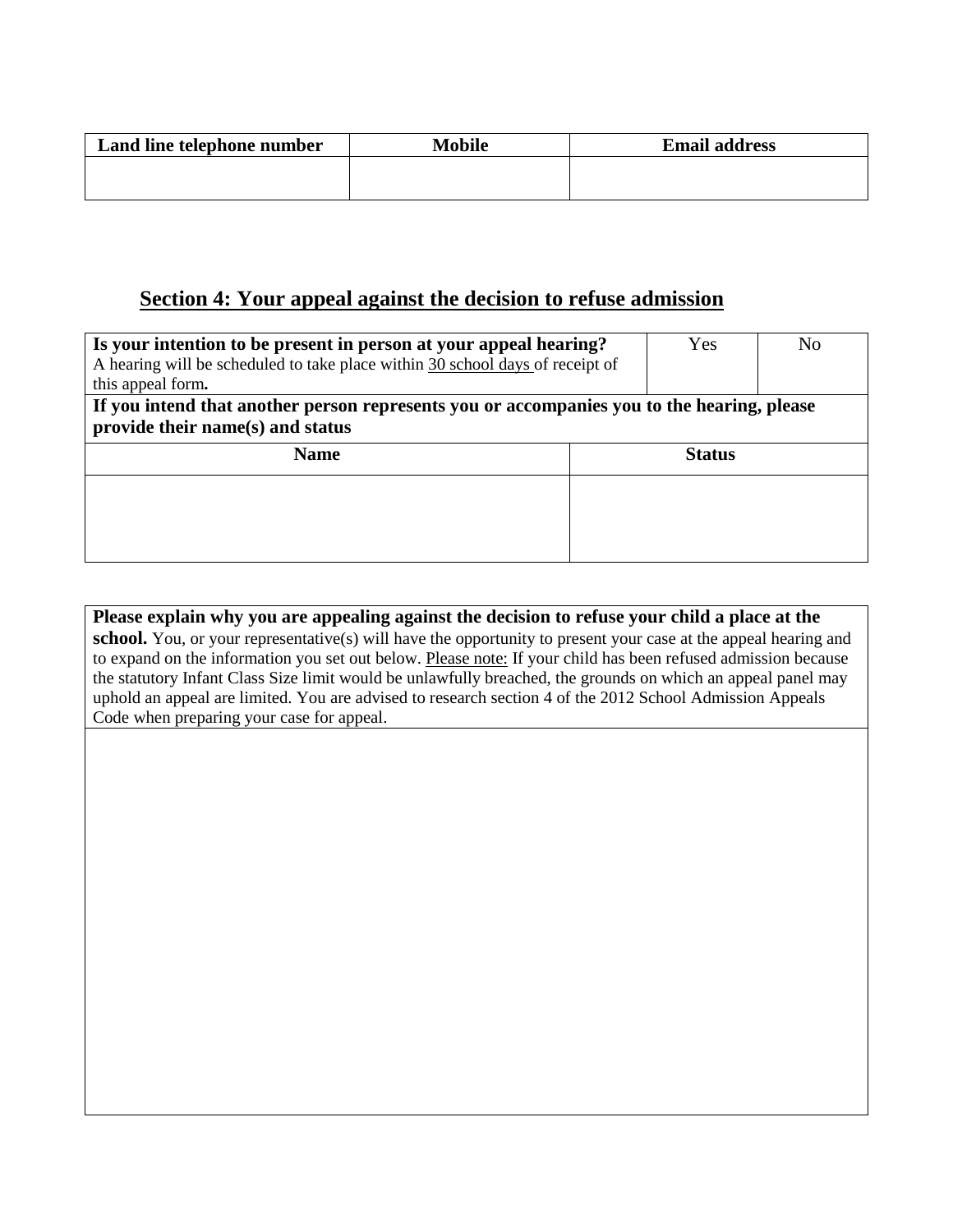**Continue with your statement:**

# **Section 5: Declaration and Signature**

In signing this declaration, you confirm that:

The information that I have provided on this appeal form is honest and not intended to mislead in any way The information provided on this Appeal Form may be shared by the Admission Authority for the purpose of responding to any points I have set out and for the preparation of my appeal hearing, subject to the Data Protection Act 1988.

(a) I am entitled to make this appeal as I am the legal parent/carer for the child concerned (b) I have the appropriate consent from the legally responsible party to make this appeal on their behalf

| <b>Signature of Appellant:</b> | Date: |
|--------------------------------|-------|
|                                |       |
|                                |       |
|                                |       |
|                                |       |